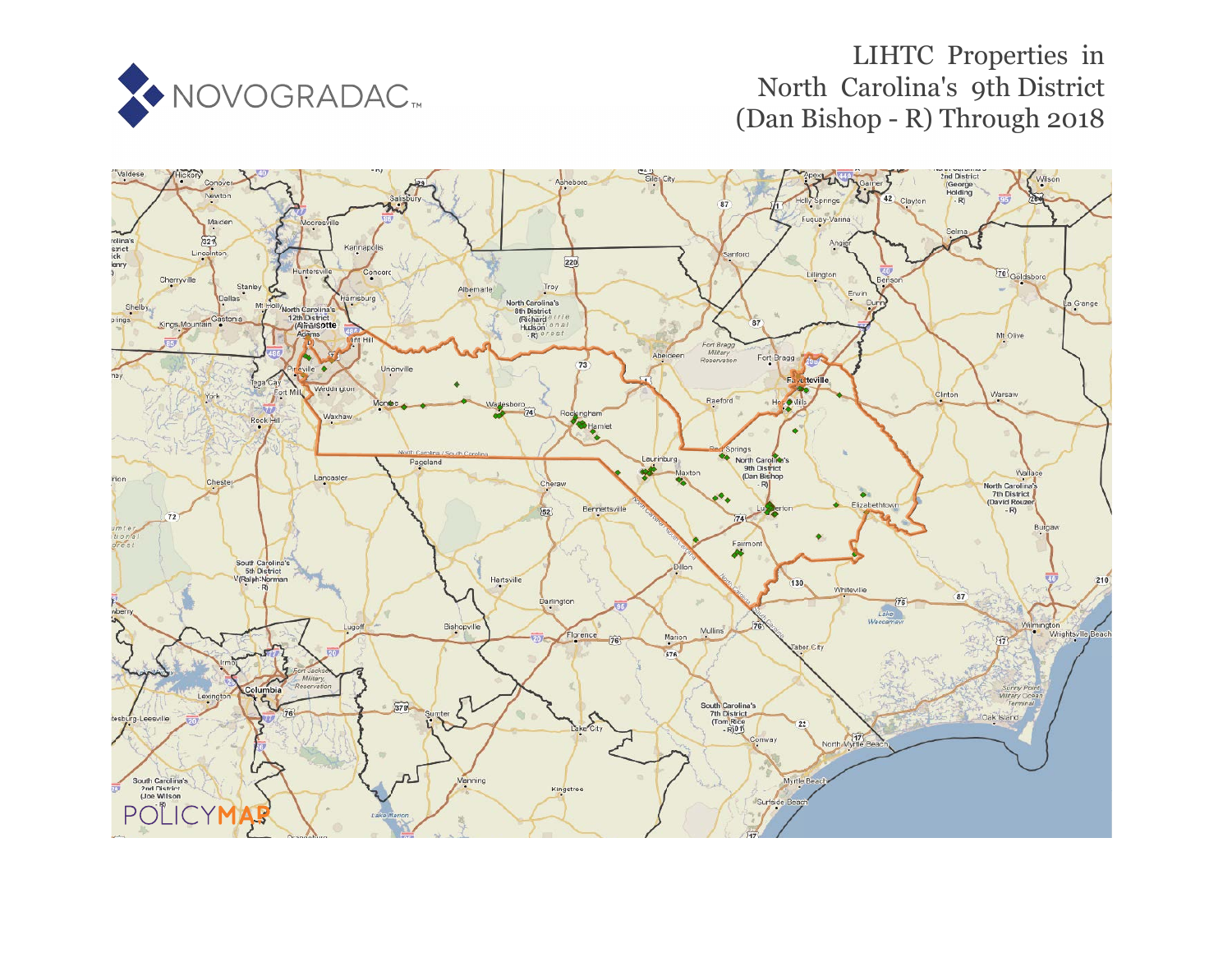| <b>Project Name</b>                    | <b>Address</b>                                 | City                | <b>State</b> | <b>Zip Code</b> | Nonprofit<br><b>Sponsor</b> | <b>Allocation</b><br>Year | <b>Annual</b><br><b>Allocated</b><br><b>Amount</b> | <b>Year PIS</b> | <b>Construction Type</b> | <b>Total</b><br><b>Units</b> | Low<br><b>Income</b><br><b>Units</b> | <b>Rent or</b><br><b>Income</b><br><b>Ceiling</b> | <b>Credit %</b>                          | <b>Tax-Exempt</b><br><b>Bond</b> | HUD Multi-Family<br>Financing/<br><b>Rental Assistance</b> |
|----------------------------------------|------------------------------------------------|---------------------|--------------|-----------------|-----------------------------|---------------------------|----------------------------------------------------|-----------------|--------------------------|------------------------------|--------------------------------------|---------------------------------------------------|------------------------------------------|----------------------------------|------------------------------------------------------------|
| <b>WOODCROFT APTS</b>                  | PO BOX 2096                                    | ELIZABETHTOWN NC    |              | 28337           | No                          | 1989                      | \$54,422                                           | 1990            | <b>New Construction</b>  | 32                           | $32\,$                               | 60% AMGI                                          | 70 % present $\,$ No $\,$<br>value       |                                  |                                                            |
| <b>GIBSON MANOR APTS</b>               | <b>5001 MAIN</b><br><b>STREET</b>              | <b>GIBSON</b>       | $_{\rm NC}$  | 28343           | No                          | 1992                      | \$37,816                                           | 1993            | <b>New Construction</b>  | 24                           | 24                                   | 60% AMGI                                          | $30\,\%$ present $\,$ No value           |                                  |                                                            |
| <b>MCMULLEN WOODS</b>                  | <b>6508 C WALSH BOULEVARD</b>                  | <b>CHARLOTTE</b>    | $_{\rm NC}$  | 28226           | No                          | 1992                      | \$226,448                                          | 1993            | <b>New Construction</b>  | 55                           | 55                                   | 60% AMGI                                          | $70\,\%$ present $\,$ No value           |                                  |                                                            |
| PINE RIDGE PLACE                       | $401$ PINE RIDGE $\,$ POLKTON PLACE            |                     | NC           | 28135           | No                          | 1993                      | \$22,831                                           | 1993            | <b>New Construction</b>  | 16                           | 16                                   | 60% AMGI                                          | $30$ % present $\,$ No $\,$<br>value     |                                  |                                                            |
| <b>FOX RIDGE</b><br><b>APARTMENTS</b>  | 120 SOUTH<br>MCGOOGAN<br><b>STREET</b>         | <b>ST PAULS</b>     | $_{\rm NC}$  | 28384           | No                          | 2005                      | \$255,535                                          | 2007            | Acquisition and Rehab 52 |                              | 52                                   | 60% AMGI                                          | $30$ % present $\,$ No value             |                                  |                                                            |
| <b>CAMERON GROVE</b>                   | 150 LADY MARY<br>${\rm LN}$                    | ROCKINGHAM          | $_{\rm NC}$  | 28379-5086      | $\rm No$                    | 2006                      | \$476,000                                          | 2008            | New Construction         | 56                           | 56                                   | 60% AMGI                                          | $70$ % present $\,$ No $\,$<br>value     |                                  |                                                            |
| EASTSIDE GREEN II<br><b>APARTMENTS</b> | 708 DUGGINS<br><b>WAY</b>                      | <b>FAYETTEVILLE</b> | NC           | 28312           | No                          | 2007                      | \$327,946                                          | 2008            | <b>New Construction</b>  | 48                           | 48                                   | 60% AMGI                                          | $70\,\%$ present $\,$ No value           |                                  |                                                            |
| PARKE PLACE<br><b>APARTMENTS</b>       | <b>12308 MCCOLL</b><br>ROAD                    | LAURINBURG          | $_{\rm NC}$  | 28352           | No                          | 2006                      | \$340,000                                          | 2008            | <b>New Construction</b>  | 40                           | 40                                   | 60% AMGI                                          | $70\,\%$ present $\,$ No value           |                                  |                                                            |
| <b>SOUTHVIEW VILLAS</b>                | 3315 GIBBON DR HOPE MILLS                      |                     | NC           | 28348-5810      | $\mathbf{N}\mathbf{o}$      | 2007                      | \$448,358                                          | 2008            | New Construction         | 64                           | 64                                   | 60% AMGI                                          | $70\,\%$ present $_{\, \rm No}$<br>value |                                  |                                                            |
| SPRINGCROFT                            | 6770 BROAD ST CHARLOTTE                        |                     | NC           | 28210-3891      | No                          | 2005                      | \$404,778                                          | 2008            | <b>New Construction</b>  | 50                           | 50                                   | 60% AMGI                                          | 70 % present $\hbox{~No}$<br>value       |                                  |                                                            |
| <b>ELM TREE APTS</b>                   | 10759 S<br>COLLEGE<br><b>STREET</b>            | <b>CLARKTON</b>     | $_{\rm NC}$  | 28447           | $\mathbf{N}\mathbf{o}$      | 1992                      | \$35,788                                           | 1994            | New Construction         | 20                           | 20                                   | 60% AMGI                                          | $30\,\%$ present $\,$ No $\,$<br>value   |                                  |                                                            |
| ROWLAND MANOR<br>APTS                  | 502 E<br><b>MCCORMICK</b><br><b>STREET</b>     | <b>ROWLAND</b>      | $_{\rm NC}$  | 28383           | No                          | 1993                      | \$37,472                                           | 1994            | <b>New Construction</b>  | 24                           | 24                                   | 60% AMGI                                          | $30$ % present $\,$ No $\,$<br>value     |                                  |                                                            |
| <b>WOODFIELD APTS</b>                  | $1208$ S WALNUT $$\tt FAIRMONT$$ STREET APT 8A |                     | $_{\rm NC}$  | 28340           | No                          | 1993                      | \$50,900                                           | 1994            | <b>New Construction</b>  | $32\,$                       | $32\,$                               | 60% AMGI                                          | $30\,\%$ present $\,$ No value           |                                  |                                                            |

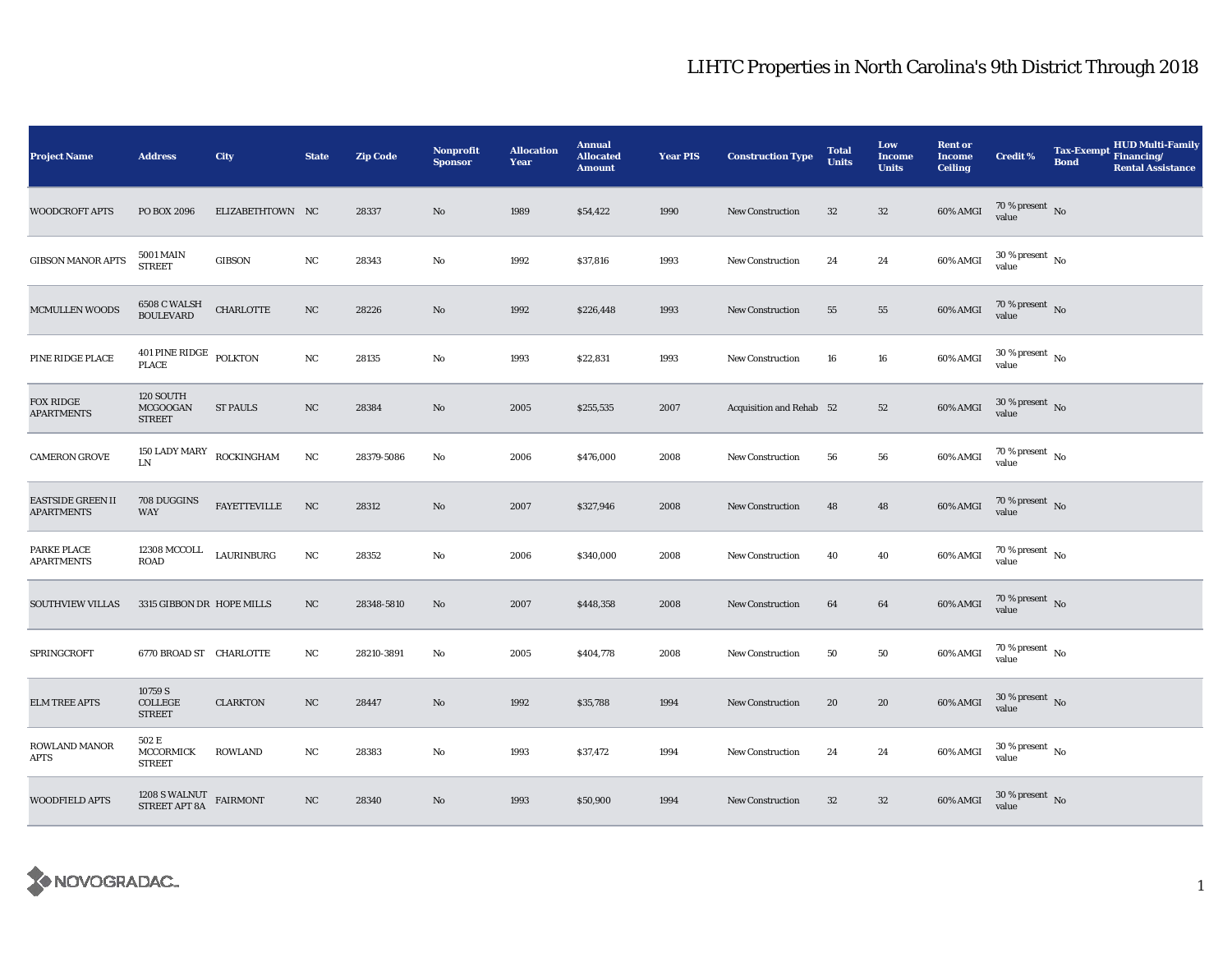| <b>Project Name</b>                          | <b>Address</b>                                                                                       | City                | <b>State</b> | <b>Zip Code</b> | <b>Nonprofit</b><br><b>Sponsor</b> | <b>Allocation</b><br>Year | <b>Annual</b><br><b>Allocated</b><br><b>Amount</b> | <b>Year PIS</b> | <b>Construction Type</b> | <b>Total</b><br><b>Units</b> | Low<br><b>Income</b><br><b>Units</b> | <b>Rent or</b><br><b>Income</b><br><b>Ceiling</b> | Credit %                        | <b>HUD Multi-Family</b><br>Tax-Exempt Financing/<br><b>Bond</b><br><b>Rental Assistance</b> |
|----------------------------------------------|------------------------------------------------------------------------------------------------------|---------------------|--------------|-----------------|------------------------------------|---------------------------|----------------------------------------------------|-----------------|--------------------------|------------------------------|--------------------------------------|---------------------------------------------------|---------------------------------|---------------------------------------------------------------------------------------------|
| <b>BROOKSIDE APTS</b>                        | 302 AUSTIN<br><b>STREET</b>                                                                          | <b>MAXTON</b>       | NC           | 28364           | No                                 | 1995                      | \$107,897                                          | 1996            | <b>New Construction</b>  | 32                           | $32\,$                               | 60% AMGI                                          | $70\,\%$ present $\,$ No value  |                                                                                             |
| <b>CAROLINA PINES</b><br><b>APARTMENTS</b>   | 1 D AUSTIN<br><b>STREET</b>                                                                          | <b>MAXTON</b>       | NC           | 28364           | No                                 | 1996                      | \$45,075                                           | 1996            | Acquisition and Rehab 32 |                              | $32\,$                               | $50\%$ AMGI                                       | 30 % present No<br>value        |                                                                                             |
| ST PAULS GREEN APTS                          | $725$ NORTH $5\mathrm{TH}$ $\;$ SAINT PAULS $\mathrm{ST}$                                            |                     | NC           | 28384           | No                                 | 1995                      | \$83,238                                           | 1996            | New Construction         | 24                           | 24                                   | 60% AMGI                                          | $70\,\%$ present $\,$ No value  |                                                                                             |
| CENTRAL SCHOOL<br><b>APARTMENTS</b>          | 305 MCRAE<br><b>STREET</b>                                                                           | LAURINBURG          | NC           | 28352           | No                                 | 2006                      | \$263,500                                          | 2008            | Acquisition and Rehab 31 |                              | 31                                   | 60% AMGI                                          | $30\,\%$ present $\,$ No value  |                                                                                             |
| SADIE'S LANDING                              | 2230 MCPHAIL<br><b>ROAD</b>                                                                          | <b>LUMBERTON</b>    | NC           | 28358           | No                                 | 2007                      | \$443,065                                          | 2009            | <b>New Construction</b>  | 60                           | 60                                   | 60% AMGI                                          | $70\,\%$ present $\,$ No value  |                                                                                             |
| <b>ARROWPOINT ACRES</b>                      | 16 NEWASIN DR PEMBROKE                                                                               |                     | $_{\rm NC}$  | 28372-7408      | No                                 | 2008                      | $\$0$                                              | 2010            | <b>New Construction</b>  | $50\,$                       | ${\bf 50}$                           | 60% AMGI                                          | $70\,\%$ present $\,$ No value  |                                                                                             |
| WINDSOR CROSSING<br><b>APARTMENTS</b>        | 105 MEDLEY<br>LANE                                                                                   | <b>LUMBERTON</b>    | NC           | 28358           | No                                 | 2007                      | \$0                                                | 2010            | <b>New Construction</b>  | 40                           | 40                                   | 60% AMGI                                          | $70\,\%$ present $\,$ No value  |                                                                                             |
| <b>ASHLEY PARK</b>                           | 4845 ASHLEY<br>PARK LANE                                                                             | CHARLOTTE           | NC           | 28209           | $\rm No$                           | 2006                      | \$188,702                                          | 2010            | New Construction         | 174                          | 36                                   |                                                   | $30\,\%$ present $\,$ Yes value |                                                                                             |
| DOGWOOD MANOR                                | 422 ALFRED<br><b>STREET</b>                                                                          | <b>FAYETTEVILLE</b> | NC           | 28301           | No                                 | 2008                      | \$180,993                                          | 2011            | New Construction         | 36                           | 36                                   | 60% AMGI                                          | $30\,\%$ present $\,$ No value  |                                                                                             |
| <b>GARDENWOOD</b><br><b>APARTMENTS</b>       | 1234 CAUTHEN<br><b>DRIVE</b>                                                                         | ROCKINGHAM          | $_{\rm NC}$  | 28379           | No                                 | 2010                      | \$411,305                                          | 2011            | Acquisition and Rehab 40 |                              | 40                                   | 60% AMGI                                          | $70\,\%$ present $\,$ No value  |                                                                                             |
| <b>OAK RUN</b>                               | 500 CAMPBELL<br><b>TERRACE</b>                                                                       | <b>FAYETTEVILLE</b> | $_{\rm NC}$  | 28301           | No                                 | 2009                      | \$1,290,615                                        | 2011            | <b>New Construction</b>  | 112                          | 112                                  | 60% AMGI                                          | $70\,\%$ present $\,$ No value  |                                                                                             |
| <b>SCOTTISH GLEN II</b><br><b>APARTMENTS</b> | $\begin{array}{lll} 1420\,1434\,\mathrm{WEST} & \text{LAURINBURG} \\ \text{BOLLEVARD} & \end{array}$ |                     | $_{\rm NC}$  | 28352           | No                                 | 2009                      | \$416,400                                          | 2011            | <b>New Construction</b>  | 40                           | 40                                   | 60% AMGI                                          | $70\,\%$ present $\,$ No value  |                                                                                             |
| SPRINGCHASE<br><b>APARTMENTS</b>             | 1010 TURNPIKE $$\tt LAURINBURG$$<br>RD                                                               |                     | $_{\rm NC}$  | 28352           | $\rm No$                           | 2008                      | \$0\$                                              | 2011            | Acquisition and Rehab 40 |                              | 39                                   | 60% AMGI                                          | $70\,\%$ present $\,$ No value  |                                                                                             |

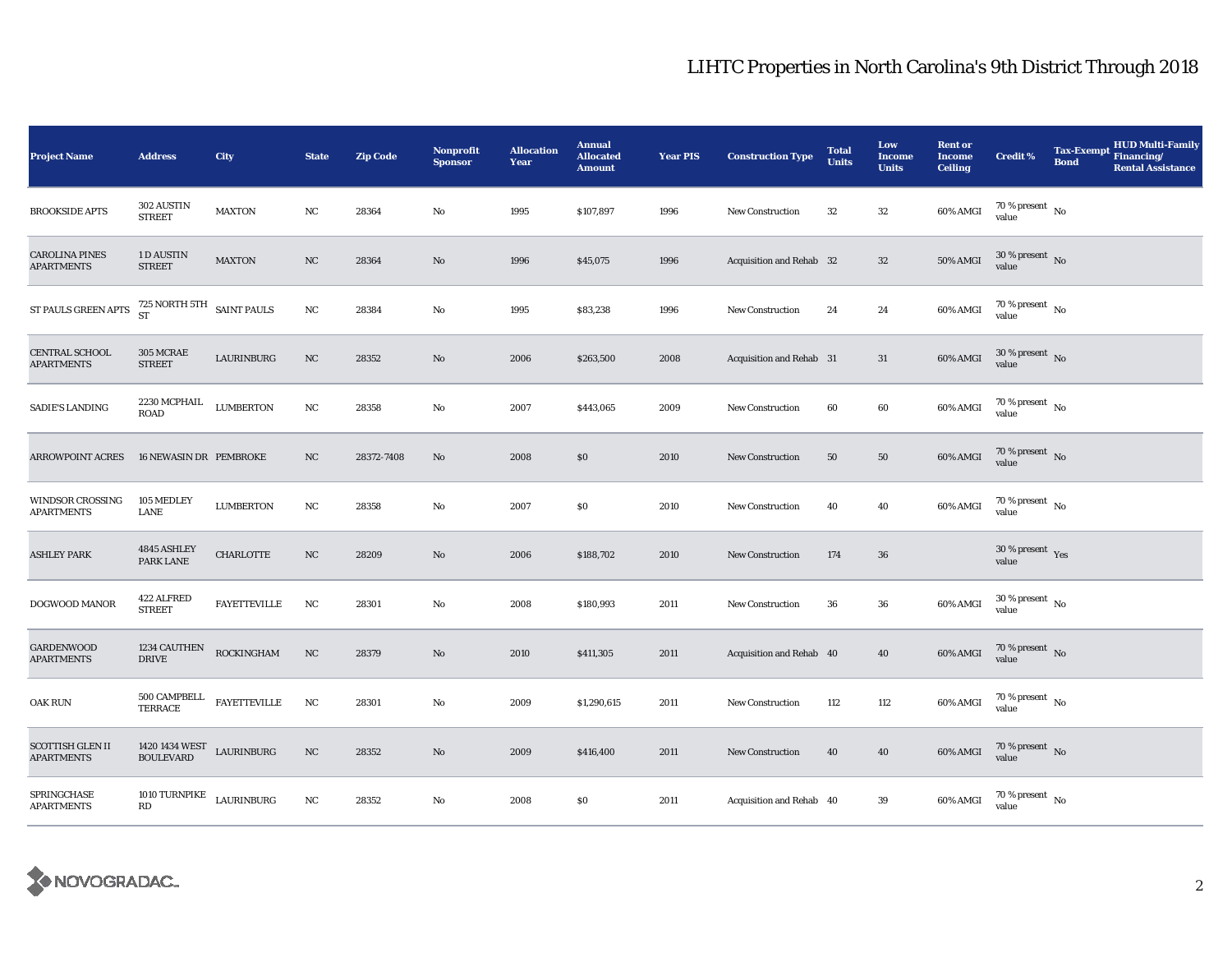| <b>Project Name</b>                            | <b>Address</b>                                      | City              | <b>State</b>     | <b>Zip Code</b> | <b>Nonprofit</b><br><b>Sponsor</b> | <b>Allocation</b><br>Year | <b>Annual</b><br><b>Allocated</b><br><b>Amount</b> | <b>Year PIS</b> | <b>Construction Type</b> | <b>Total</b><br><b>Units</b> | Low<br><b>Income</b><br><b>Units</b> | <b>Rent or</b><br><b>Income</b><br><b>Ceiling</b> | <b>Credit %</b>                        | <b>Tax-Exempt</b><br><b>Bond</b> | <b>HUD Multi-Family</b><br>Financing/<br><b>Rental Assistance</b> |
|------------------------------------------------|-----------------------------------------------------|-------------------|------------------|-----------------|------------------------------------|---------------------------|----------------------------------------------------|-----------------|--------------------------|------------------------------|--------------------------------------|---------------------------------------------------|----------------------------------------|----------------------------------|-------------------------------------------------------------------|
| <b>SYCAMORE PARK</b>                           | 604 VOLUNTEER $_{\rm FAYETTEVILLE}$<br><b>DRIVE</b> |                   | NC               | 28301           | No                                 | 2008                      | \$878,511                                          | 2011            | <b>New Construction</b>  | 184                          | 184                                  | 60% AMGI                                          | $30$ % present $\,$ No $\,$<br>value   |                                  |                                                                   |
| <b>SWANZY RIDGE</b><br><b>APARTMENTS</b>       | 402 SWANZY<br><b>RIDGE WAY</b>                      | ELIZABETHTOWN NC  |                  | 28337           | No                                 | 2009                      | \$536,016                                          | 2011            | <b>New Construction</b>  | 40                           | 40                                   | 60% AMGI                                          | $70\,\%$ present $\,$ No $\,$<br>value |                                  |                                                                   |
| <b>CARRIAGE HILLS</b>                          | 1050 LINKHAW<br>ROAD                                | <b>LUMBERTON</b>  | $_{\rm NC}$      | 28359           | No                                 | 2010                      | \$511,631                                          | 2012            | <b>New Construction</b>  | 72                           | ${\bf 72}$                           | 60% AMGI                                          | $70\,\%$ present $\,$ No value         |                                  |                                                                   |
| <b>EASTSIDE GREEN III</b><br><b>APARTMENTS</b> | <b>DUGGINS WAY FAYETTEVILLE</b>                     |                   | NC               | 28312           | No                                 | 2010                      | \$340,185                                          | 2012            | <b>New Construction</b>  | 40                           | 40                                   | 60% AMGI                                          | $70$ % present $\,$ No $\,$<br>value   |                                  |                                                                   |
| <b>APARTMENTS OF</b><br><b>LUMBERTON</b>       | 2124 EAST 7TH<br><b>STREET</b>                      | <b>LUMBERTON</b>  | $_{\mathrm{NC}}$ | 28358           | $\mathbf{No}$                      | 1994                      | \$46,351                                           | 1995            | Acquisition and Rehab 48 |                              | 48                                   | 60% AMGI                                          | $30\,\%$ present $\,$ No value         |                                  |                                                                   |
| <b>FALLING CREEK</b><br>VILLAGE                | 157 LADY MARY<br><b>LANE</b>                        | ROCKINGHAM        | NC               | 28379           | No                                 | 1994                      | \$141,128                                          | 1995            | New Construction         | 36                           | 36                                   | 60% AMGI                                          | $70$ % present $\,$ No $\,$<br>value   |                                  |                                                                   |
| <b>HILL ESTATES</b>                            | 200 VILLAGE<br><b>STREET</b>                        | <b>BLADENBORO</b> | $_{\rm NC}$      | 28320           | $\mathbf{No}$                      | 1994                      | \$27,086                                           | 1995            | New Construction         | 70                           | 72                                   | 60% AMGI                                          | $30\,\%$ present $\,$ No $\,$<br>value |                                  |                                                                   |
| <b>RIVER TERRACE</b><br><b>VILLAGE APTS</b>    | 236 LINDSAY<br><b>STREET</b>                        | <b>LUMBERTON</b>  | NC               | 28358           | No                                 | 1993                      | \$45,344                                           | 1995            | <b>New Construction</b>  | 25                           | 25                                   | 60% AMGI                                          | $30$ % present $\,$ No $\,$<br>value   |                                  |                                                                   |
| ROBESON MANOR APTS 800 WHITE POND ROAD         |                                                     | <b>FAIRMONT</b>   | NC               | 28340           | No                                 | 1994                      | \$26,841                                           | 1995            | Acquisition and Rehab 24 |                              | 24                                   | 60% AMGI                                          | $30\,\%$ present $\,$ No $\,$<br>value |                                  |                                                                   |
| CHESTNUT PLACE APTS 1130 FURMAN                |                                                     | <b>LUMBERTON</b>  | NC               | 28359           | $\rm No$                           | 1995                      | \$194,761                                          | 1997            | <b>New Construction</b>  | 48                           | 48                                   | 60% AMGI                                          | $70$ % present $\,$ No $\,$<br>value   |                                  |                                                                   |
| <b>GREENFIELD APTS</b>                         | 1040 TURNPIKE $$\tt LAURINBURG$$<br><b>ROAD</b>     |                   | NC               | 28352           | $\mathbf{No}$                      | 1996                      | \$244,229                                          | 1997            | New Construction         | 48                           | 48                                   | <b>50% AMGI</b>                                   | $70\,\%$ present $\,$ No value         |                                  |                                                                   |
| ROSEWOOD ESTATES I 549 NC 410 HWY BLADENBORO   |                                                     |                   | NC               | 28320           | No                                 | 1995                      | \$25,782                                           | 1997            | <b>New Construction</b>  | 56                           | 56                                   | 60% AMGI                                          | $30\,\%$ present $\,$ No value         |                                  |                                                                   |
| <b>MANOR RIDGE APTS</b>                        | <b>210 S MAIN</b><br><b>STREET</b>                  | <b>WINGATE</b>    | NC               | 28174           | $\mathbf{No}$                      | 1997                      | \$168,482                                          | 1998            | <b>New Construction</b>  | 32                           | $32\,$                               | 60% AMGI                                          | $70\,\%$ present $\,$ No value         |                                  |                                                                   |

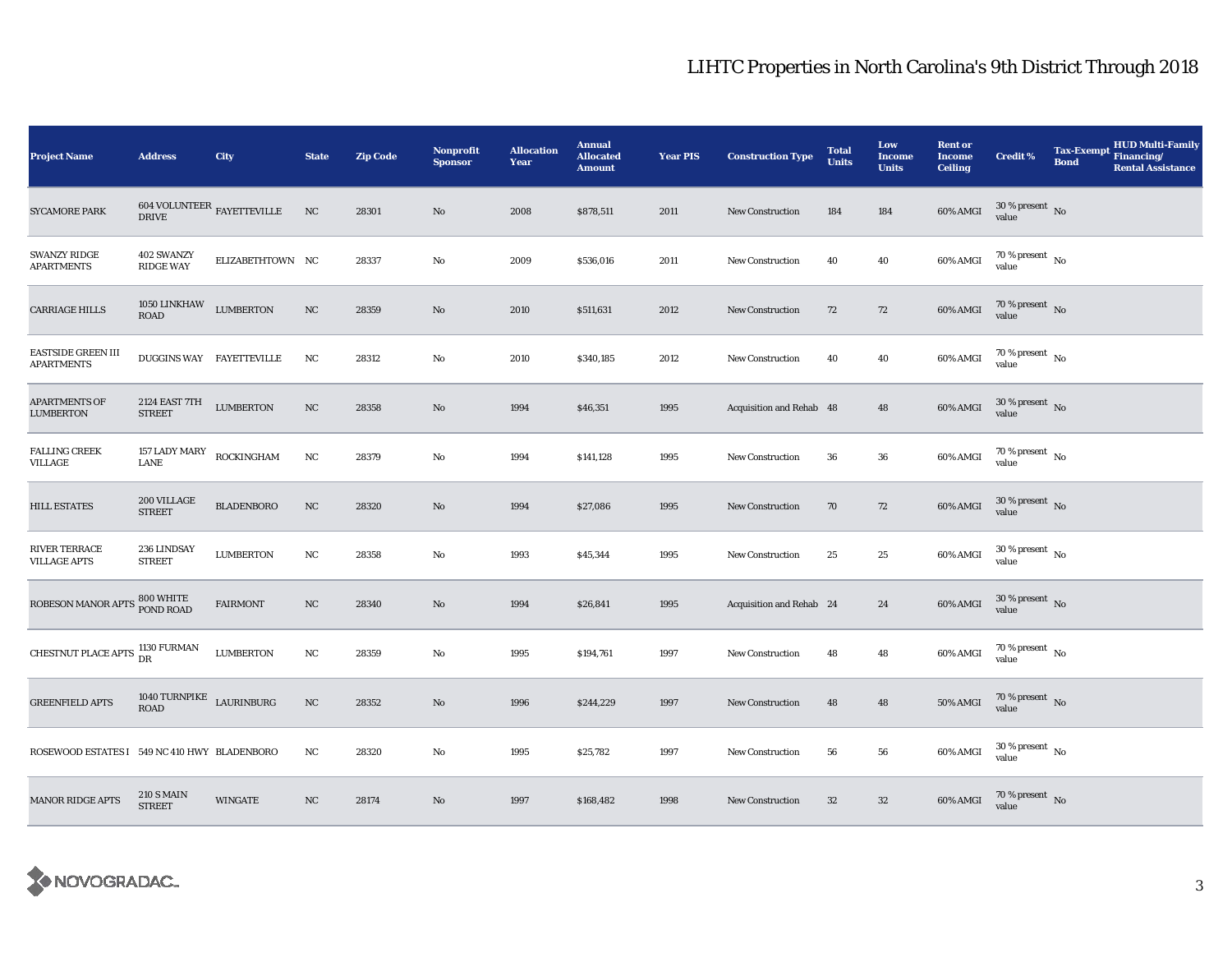| <b>Project Name</b>                                               | <b>Address</b>                                     | City                | <b>State</b>     | <b>Zip Code</b> | <b>Nonprofit</b><br><b>Sponsor</b> | <b>Allocation</b><br>Year | <b>Annual</b><br><b>Allocated</b><br><b>Amount</b> | <b>Year PIS</b> | <b>Construction Type</b>  | <b>Total</b><br><b>Units</b> | Low<br><b>Income</b><br><b>Units</b> | <b>Rent or</b><br><b>Income</b><br><b>Ceiling</b> | <b>Credit %</b>                                   | <b>HUD Multi-Family</b><br><b>Tax-Exempt</b><br>Financing/<br><b>Bond</b><br><b>Rental Assistance</b> |  |
|-------------------------------------------------------------------|----------------------------------------------------|---------------------|------------------|-----------------|------------------------------------|---------------------------|----------------------------------------------------|-----------------|---------------------------|------------------------------|--------------------------------------|---------------------------------------------------|---------------------------------------------------|-------------------------------------------------------------------------------------------------------|--|
| WOODFIELD II                                                      | 1206 SOUTH<br>WALNUT<br><b>STREET</b>              | <b>FAIRMONT</b>     | NC               | 28340           | No                                 | 1997                      | \$49,065                                           | 1998            | <b>New Construction</b>   | 26                           | 26                                   | 60% AMGI                                          | $30$ % present $\,$ No $\,$<br>value              |                                                                                                       |  |
| <b>CROSSWINDS GREEN</b>                                           | 3415 TOWN<br><b>STREET</b>                         | HOPE MILLS          | NC               | 28348           | No                                 | 1998                      | \$208,751                                          | 1999            | <b>New Construction</b>   | 48                           | 48                                   | 60% AMGI                                          | $70\,\%$ present $\,$ No $\,$<br>value            |                                                                                                       |  |
| <b>AZALEA MANOR</b>                                               | 230 LINCOLN DR FAYETTEVILLE                        |                     | NC               | 28301-5696      | No                                 | 2010                      | \$870,873                                          | 2012            | <b>New Construction</b>   | 72                           | 72                                   | 60% AMGI                                          | $70$ % present $\,$ $_{\rm No}$<br>value          |                                                                                                       |  |
| OAK RUN II                                                        | 575<br>SCARBOROUGH FAYETTEVILLE<br><b>STREET</b>   |                     | NC               | 28301           | No                                 | 2011                      | \$1,230,000                                        | 2013            | New Construction          | 118                          | 118                                  | 60% AMGI                                          | 70 % present $\,$ No $\,$<br>value                |                                                                                                       |  |
| <b>STONEY CREEK</b><br><b>APARTMENTS</b>                          | 321 PLAZA ROAD LAURINBURG                          |                     | NC               | 28352           | No                                 | 2011                      | \$447,471                                          | 2013            | <b>New Construction</b>   | 44                           | 44                                   | 60% AMGI                                          | 70 % present $\hbox{~No}$<br>value                |                                                                                                       |  |
| PARKTOWNE TERRACE 5800 FAIRVIEW CHARLOTTE<br>$\scriptstyle\rm II$ | ROAD                                               |                     | NC               | 28210           | No                                 | 2011                      | \$545,988                                          | 2013            | Acquisition and Rehab 163 |                              | 163                                  | 60% AMGI                                          | Not<br>Indicated                                  | No                                                                                                    |  |
| <b>UNION STATION</b>                                              | <b>205 S MAIN</b><br><b>STREET</b>                 | <b>WINGATE</b>      | $_{\rm NC}$      | 28174           | No                                 | 2011                      | \$314,136                                          | 2013            | Acquisition and Rehab 48  |                              | 48                                   | 60% AMGI                                          | $70$ % present $\,$ No $\,$<br>value              |                                                                                                       |  |
| <b>CYPRESS MANOR</b>                                              | 217 LINCOLN<br><b>DRIVE</b>                        | <b>FAYETTEVILLE</b> | NC               | 28301           | No                                 | 2012                      | \$543,952                                          | 2014            | <b>New Construction</b>   | 48                           | 48                                   | 60% AMGI                                          | $70\,\%$ present $\,$ No value                    |                                                                                                       |  |
| FOUNTAIN POINTE                                                   | 192 CLEMMER<br><b>ROAD</b>                         | ROCKINGHAM          | NC               | 28379           | No                                 | 2013                      | \$385,400                                          | 2015            | New Construction          | 39                           | 39                                   | 60% AMGI                                          | $70$ % present $\,$ No $\,$<br>value              |                                                                                                       |  |
| PEMBROKE SENIOR<br>VILLAGE                                        | 21 SOUTH<br>SPIRIT DRIVE                           | PEMBROKE            | $_{\mathrm{NC}}$ | 28372           | No                                 | 2013                      | \$350,000                                          | 2015            | New Construction          | 50                           | $50\,$                               | 60% AMGI                                          | $70\,\%$ present $\,$ No value                    |                                                                                                       |  |
| PINE RIDGE HOMES                                                  | 1001 PINERIDGE $_{\rm{ROCKINGHAM}}$<br>$_{\rm DR}$ |                     | NC               | 28379-9433      | No                                 | 2014                      | \$329,590                                          | 2015            | Acquisition and Rehab 70  |                              | 69                                   | 60% AMGI                                          | 70 % present $\hbox{~No}$<br>value                |                                                                                                       |  |
| <b>VILLAGE STREET</b>                                             | 208 VILLAGE ST BLADENBORO                          |                     | $_{\mathrm{NC}}$ | 28320-7502      | No                                 | 2012                      | \$44,597                                           | 2015            | Acquisition and Rehab 29  |                              | 29                                   | 60% AMGI                                          | Not<br>$\label{thm:indicated} \textbf{Indicated}$ | No                                                                                                    |  |
| <b>SARDIS TRACE</b>                                               | 8848 NOLLEY<br><b>COURT</b>                        | CHARLOTTE           | NC               | 28270           | No                                 | 2013                      | \$710,000                                          | 2015            | <b>New Construction</b>   | 78                           | 78                                   | 60% AMGI                                          | $70\,\%$ present $\,$ No value                    |                                                                                                       |  |

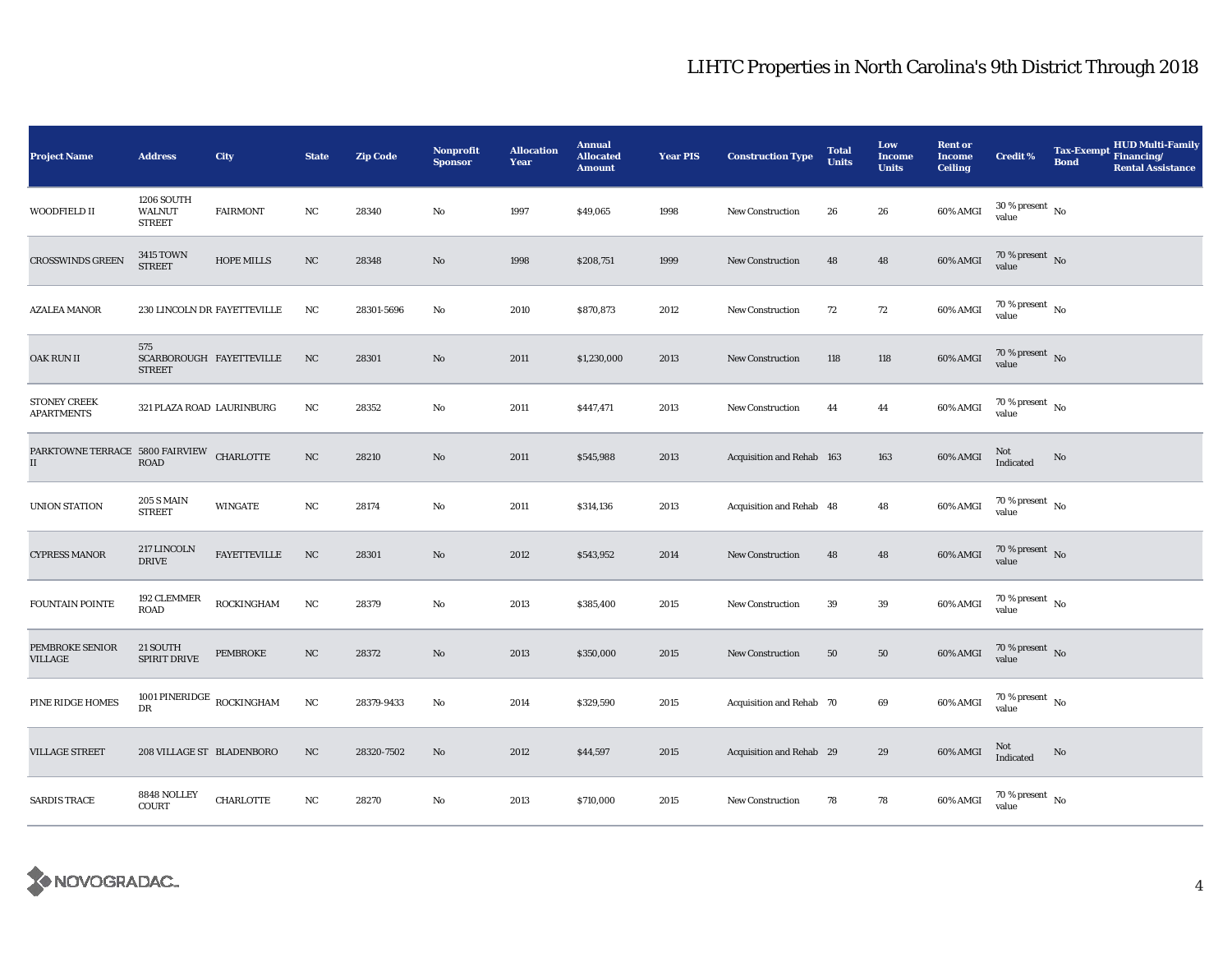| <b>Project Name</b>                                 | <b>Address</b>                                            | City              | <b>State</b> | <b>Zip Code</b> | Nonprofit<br><b>Sponsor</b> | <b>Allocation</b><br>Year | <b>Annual</b><br><b>Allocated</b><br><b>Amount</b> | <b>Year PIS</b> | <b>Construction Type</b> | <b>Total</b><br><b>Units</b> | Low<br><b>Income</b><br><b>Units</b> | <b>Rent or</b><br><b>Income</b><br><b>Ceiling</b> | <b>Credit %</b>                        | <b>Tax-Exempt</b><br><b>Bond</b> | HUD Multi-Family<br>Financing/<br><b>Rental Assistance</b> |
|-----------------------------------------------------|-----------------------------------------------------------|-------------------|--------------|-----------------|-----------------------------|---------------------------|----------------------------------------------------|-----------------|--------------------------|------------------------------|--------------------------------------|---------------------------------------------------|----------------------------------------|----------------------------------|------------------------------------------------------------|
| <b>BAKER HOUSE APTS</b>                             | 207 E 14TH ST                                             | <b>LUMBERTON</b>  | NC           | 28358           | No                          | 1999                      | \$94,424                                           | 2000            | Acquisition and Rehab 13 |                              | 13                                   | 60% AMGI                                          | $30$ % present $\,$ No $\,$<br>value   |                                  |                                                            |
| <b>LONGLEAF APTS</b>                                | 412 LINDSEY<br><b>STREET</b>                              | <b>LUMBERTON</b>  | NC           | 28359           | No                          | 1998                      | \$175,372                                          | 2000            | <b>New Construction</b>  | 36                           | 36                                   | 60% AMGI                                          | $70$ % present $\,$ No $\,$<br>value   |                                  |                                                            |
| PINEY POINTE                                        | 103 PINEY<br>POINTE DRIVE                                 | <b>HAMLET</b>     | $_{\rm NC}$  | 28345           | $\mathbf{N}\mathbf{o}$      | 1999                      | \$82,281                                           | 2000            | <b>New Construction</b>  | 24                           | 24                                   | 60% AMGI                                          | $70\,\%$ present $\,$ No value         |                                  |                                                            |
| BALDWIN PLACE APTS                                  | $701\,\mathrm{W}$ BALDWIN $$\rm{MAXTON}$$ ST              |                   | NC           | 28364           | No                          | 2000                      | \$147,028                                          | 2001            | New Construction         | 36                           | 36                                   | 60% AMGI                                          | $70\,\%$ present $\,$ No $\,$<br>value |                                  |                                                            |
| CROSSWINDS GREEN II                                 | 3415 TOWN<br>STREET                                       | <b>HOPE MILLS</b> | NC           | 28348           | $\mathbf{N}\mathbf{o}$      | 2000                      | \$233,636                                          | 2001            | New Construction         | 48                           | 48                                   | 60% AMGI                                          | $70\,\%$ present $\,$ No value         |                                  |                                                            |
| SCOTTISH WINDS APTS 224 PLAZA ROAD LAURINBURG       |                                                           |                   | $_{\rm NC}$  | 28353           | No                          | 2000                      | \$150,453                                          | 2001            | <b>New Construction</b>  | 36                           | 36                                   | 60% AMGI                                          | $70$ % present $\,$ No $\,$<br>value   |                                  |                                                            |
| <b>CEDAR TRACE</b><br>LANDING                       | 17098<br><b>STONEWALL</b><br>ROAD                         | LAURINBURG        | $_{\rm NC}$  | 28352           | $\mathbf{N}\mathbf{o}$      | 2000                      | \$275,878                                          | 2002            | New Construction         | 48                           | 48                                   | 60% AMGI                                          | $70\,\%$ present $\,$ No value         |                                  |                                                            |
| <b>FAIRWOODS APTS</b>                               | 803 PITTMAN<br><b>STREET</b>                              | <b>FAIRMONT</b>   | NC           | 28340           | No                          | 2001                      | \$89,567                                           | 2002            | <b>New Construction</b>  | 24                           | 24                                   | 60% AMGI                                          | $70$ % present $\,$ No $\,$<br>value   |                                  |                                                            |
| <b>LAUREL COMMONS</b><br><b>APTS</b>                | 202 LAUREL AVE WADESBORO                                  |                   | NC           | 28170-3044      | No                          | 2001                      | \$117,484                                          | 2002            | New Construction         | 24                           | 24                                   | 60% AMGI                                          | 70 % present $\overline{N_0}$<br>value |                                  |                                                            |
| PINE TERRACE APTS                                   | <b>502 PINE</b><br><b>TERRACE ST</b>                      | <b>WADESBORO</b>  | NC           | 28170-2948      | No                          | 2001                      | \$43,816                                           | 2002            | Acquisition and Rehab 24 |                              | 24                                   | 60% AMGI                                          | $30\,\%$ present $\,$ No $\,$<br>value |                                  |                                                            |
| ABBINGTON GROVE OF 50 ABBINGTON<br><b>WADESBORO</b> | <b>GROVE CIRCLE</b>                                       | <b>WADESBORO</b>  | NC           | 28170           | No                          | 2014                      | \$412,500                                          | 2016            | New Construction         | 48                           | 48                                   | 60% AMGI                                          | $70\%$ present No<br>value             |                                  |                                                            |
| NORTHEAST POINTE<br><b>APARTMENTS</b>               | 218 HARRILL<br>ROAD                                       | <b>LUMBERTON</b>  | $_{\rm NC}$  | 28358           | No                          | 2015                      | \$522,372                                          | 2017            | New Construction         | 64                           | 64                                   | 60% AMGI                                          | 70 % present $\hbox{~No}$<br>value     |                                  |                                                            |
| <b>GRIFFIN PARK</b><br><b>APARTMENTS</b>            | 1970 N ROBERTS $_{\rm LUMBERTON}$<br>$\operatorname{AVE}$ |                   | $_{\rm NC}$  | 28358           | No                          | 2016                      | \$691,047                                          | 2018            | <b>New Construction</b>  | 72                           | 72                                   | 60% AMGI                                          | $70$ % present $$\rm{No}$$ value       |                                  |                                                            |

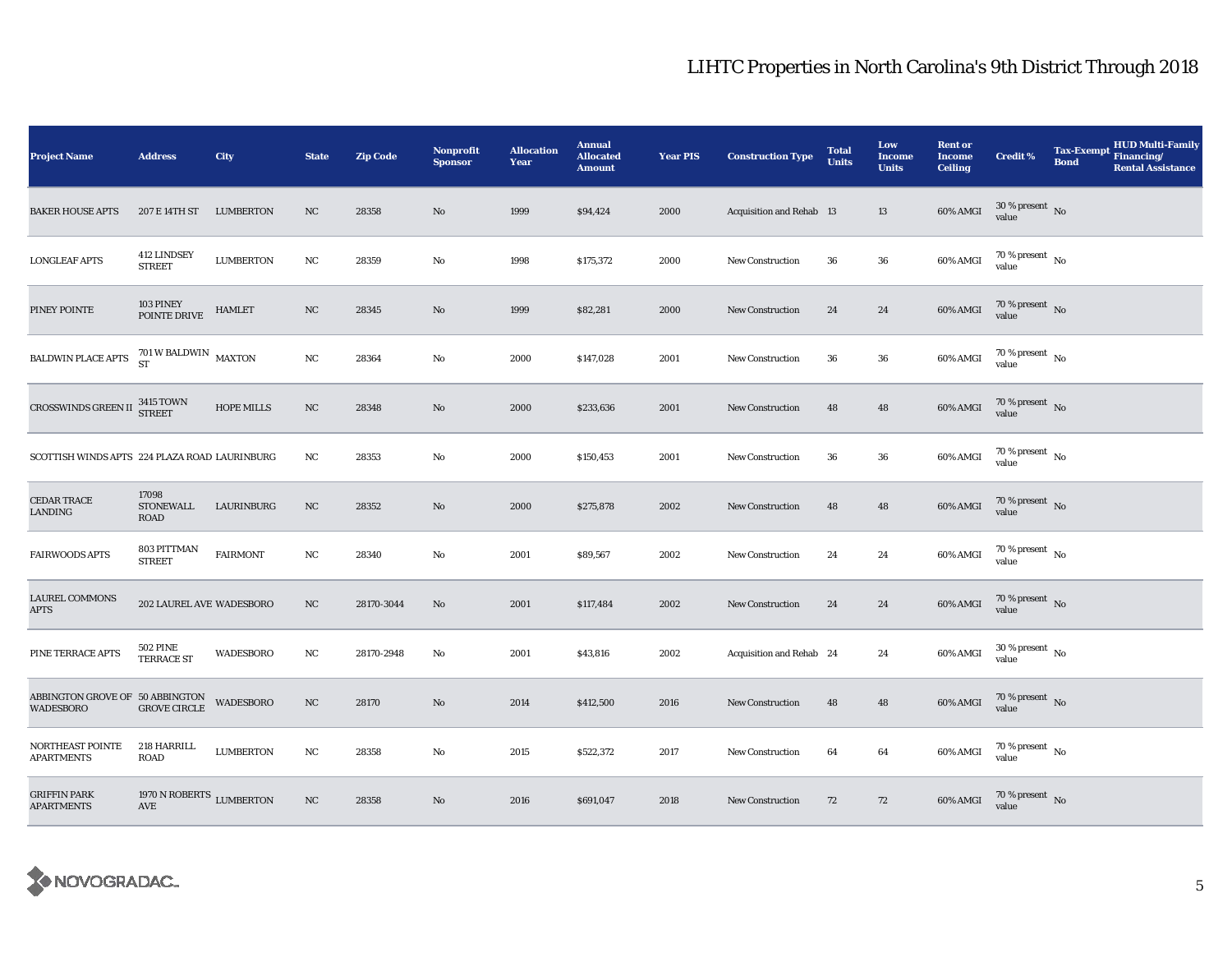| <b>Project Name</b>                         | <b>Address</b>                                                                                         | <b>City</b>         | <b>State</b> | <b>Zip Code</b> | Nonprofit<br><b>Sponsor</b> | <b>Allocation</b><br>Year | <b>Annual</b><br><b>Allocated</b><br><b>Amount</b> | <b>Year PIS</b> | <b>Construction Type</b>        | <b>Total</b><br><b>Units</b> | Low<br><b>Income</b><br><b>Units</b> | <b>Rent or</b><br><b>Income</b><br><b>Ceiling</b> | <b>Credit %</b>                      | <b>Tax-Exempt</b><br><b>Bond</b> | <b>HUD Multi-Family</b><br>Financing/<br><b>Rental Assistance</b> |
|---------------------------------------------|--------------------------------------------------------------------------------------------------------|---------------------|--------------|-----------------|-----------------------------|---------------------------|----------------------------------------------------|-----------------|---------------------------------|------------------------------|--------------------------------------|---------------------------------------------------|--------------------------------------|----------------------------------|-------------------------------------------------------------------|
| THE OAKS AT CHERRY                          | <b>313 UHERRY</b><br>STREET 1612<br>LUTHER STREET CHARLOTTE<br>1700 AMHERST<br>$DI$ $\Lambda$ $CH$ $1$ |                     | NC           | 28204           | No                          | 2015                      | \$823,276                                          | 2018            | <b>New Construction</b>         | 81                           | 81                                   | 60% AMGI                                          | 70 % present $\hbox{~No}$<br>value   |                                  |                                                                   |
| <b>WEDDINGTON ROAD</b><br><b>APARTMENTS</b> | 3900<br>WEDDINGTON CHARLOTTE<br><b>ROAD</b>                                                            |                     | NC           | 28270           | No                          | 2016                      | \$0                                                | 2018            | <b>New Construction</b>         | $\mathbf 0$                  | 70                                   | 60% AMGI                                          | Not<br>Indicated                     | Yes                              |                                                                   |
| PINEWOOD PARK                               | <b>415 C US HWY</b><br>401 BYPASS S                                                                    | LAURINBURG          | NC           | 28352           | No                          | 2017                      | $\$0$                                              | 2019            | Acquisition and Rehab 54        |                              | 54                                   | 60% AMGI                                          | Not<br>Indicated                     |                                  | No                                                                |
| <b>LEGION MANOR APTS</b>                    | 651 SETHWAY<br><b>ROAD</b>                                                                             | <b>HOPE MILLS</b>   | NC           | 28348           | No                          | 2002                      | \$250,382                                          | 2003            | <b>New Construction</b>         | 44                           | 44                                   | 60% AMGI                                          | 70 % present $\hbox{~No}$<br>value   |                                  |                                                                   |
| LENOX STATION APTS                          | $510$ S CAROLINE $\,$ ROCKINGHAM STREET                                                                |                     | NC           | 28379           | No                          | 2002                      | \$240,957                                          | 2003            | New Construction                | 41                           | 41                                   | 60% AMGI                                          | 70 % present $\hbox{~No}$<br>value   |                                  |                                                                   |
| <b>SCOTTISH GLEN APTS</b>                   | $1074$ TURNPIKE $$\tt LAURINBURG$$<br>RD                                                               |                     | $_{\rm NC}$  | 28353           | $\mathbf{N}\mathbf{o}$      | 2002                      | \$265,793                                          | 2003            | New Construction                | 40                           | $40\,$                               | 60% AMGI                                          | $70\,\%$ present $\,$ No value       |                                  |                                                                   |
| SIERRA GARDENS                              | 935 HIGHWAY 74 $_{\rm HAMLET}$<br>W                                                                    |                     | $_{\rm NC}$  | 28345           | No                          | 2002                      | \$184,109                                          | 2004            | <b>New Construction</b>         | $32\,$                       | $32\,$                               | 60% AMGI                                          | $70\,\%$ present $\,$ No value       |                                  |                                                                   |
| <b>SOUTHVIEW GREEN</b><br><b>APARTMENTS</b> | <b>ELK ROAD</b>                                                                                        | <b>HOPE MILLS</b>   | $_{\rm NC}$  | 28348           | $\mathbf{N}\mathbf{o}$      | 2003                      | \$375,173                                          | 2004            | <b>New Construction</b>         | 72                           | 72                                   | 60% AMGI                                          | 70 % present $\,$ No $\,$<br>value   |                                  |                                                                   |
| <b>WESLEY RIDGE</b>                         | 990 WESLEY<br><b>PINES ROAD</b>                                                                        | <b>LUMBERTON</b>    | NC           | 28358           | No                          | 2002                      | \$116,845                                          | 2004            | New Construction                | 24                           | 24                                   | 60% AMGI                                          | $70$ % present $\,$ No $\,$<br>value |                                  |                                                                   |
| <b>OAK HILL</b>                             | 1331 NORTH<br><b>GREENE STREET WADESBORO</b>                                                           |                     | NC           | 28170           | No                          | 2004                      | \$334,131                                          | 2005            | <b>Acquisition and Rehab 72</b> |                              | 72                                   | 60% AMGI                                          | $30$ % present $\,$ No $\,$<br>value |                                  |                                                                   |
| ROSEHILL GARDENS<br><b>APARTMENTS</b>       | 226 TIFFANY<br>COURT                                                                                   | <b>FAYETTEVILLE</b> | <b>NC</b>    | 28301           | No                          | 2004                      | \$499,752                                          | 2005            | Acquisition and Rehab 100       |                              | 100                                  | 60% AMGI                                          | $30$ % present $\,$ No $\,$<br>value |                                  |                                                                   |
| PEMBROKE SQUARE                             | <b>8393 DEEP</b><br><b>BRANCH ROAD</b>                                                                 | PEMBROKE            | $_{\rm NC}$  | 28372           | No                          | 2004                      | \$277,265                                          | 2005            | Acquisition and Rehab 48        |                              | 48                                   | 60% AMGI                                          | $30\,\%$ present $\,$ No value       |                                  |                                                                   |
| <b>EASTSIDE GREEN</b><br><b>APARTMENTS</b>  | 708 DUGGINS<br><b>WAY</b>                                                                              | FAYETTEVILLE        | NC           | 28312           | No                          | 2004                      | \$348,575                                          | 2006            | <b>New Construction</b>         | 60                           | 60                                   | 60% AMGI                                          | $70$ % present $\,$ No value         |                                  |                                                                   |

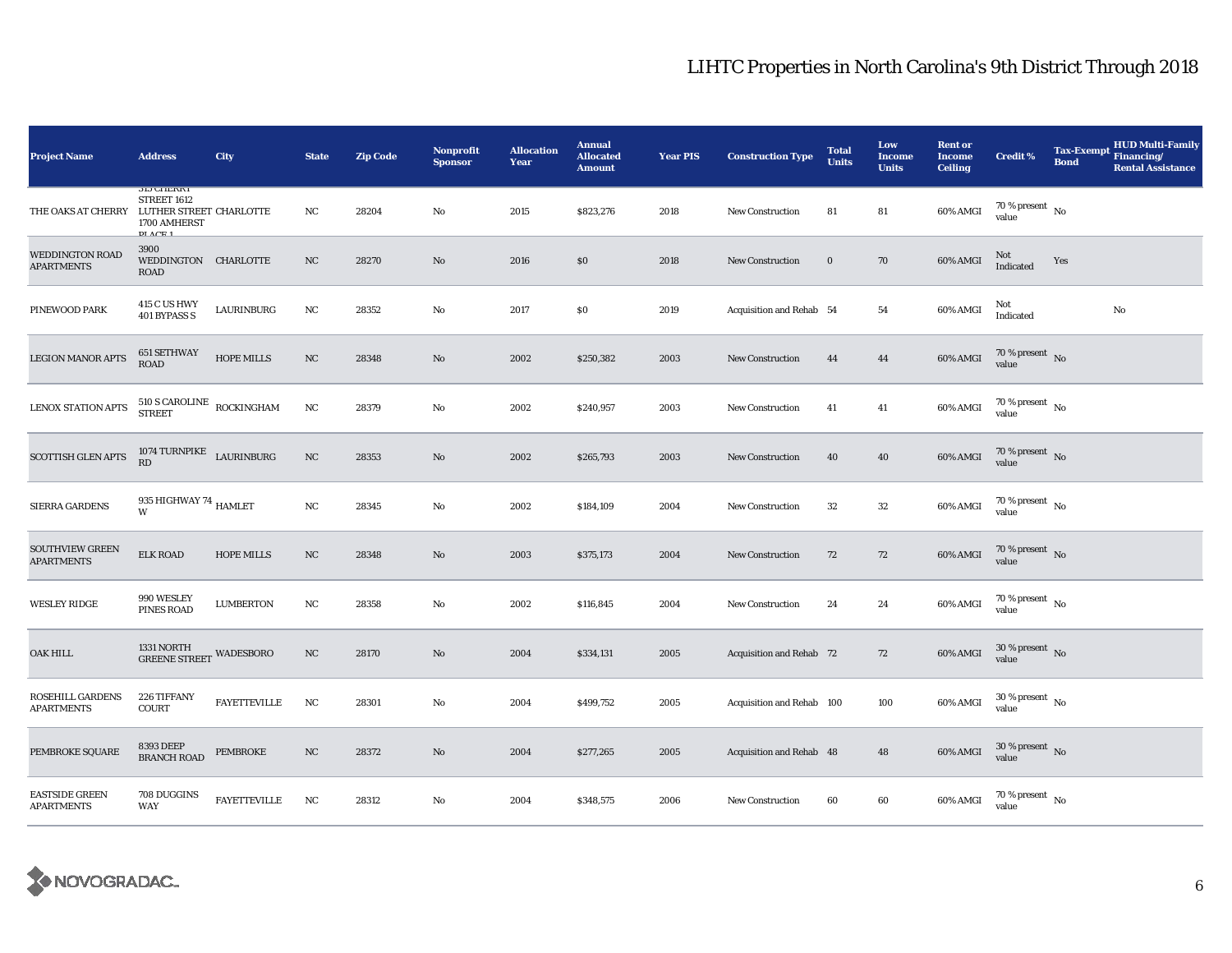| <b>Project Name</b>                         | <b>Address</b>                                         | City                                      | <b>State</b> | <b>Zip Code</b> | <b>Nonprofit</b><br><b>Sponsor</b> | <b>Allocation</b><br>Year | <b>Annual</b><br><b>Allocated</b><br><b>Amount</b> | <b>Year PIS</b>      | <b>Construction Type</b> | <b>Total</b><br><b>Units</b> | Low<br>Income<br><b>Units</b> | <b>Rent or</b><br><b>Income</b><br><b>Ceiling</b> | Credit %                               | <b>Tax-Exempt</b><br><b>Bond</b> | <b>HUD Multi-Family</b><br>Financing/<br><b>Rental Assistance</b> |
|---------------------------------------------|--------------------------------------------------------|-------------------------------------------|--------------|-----------------|------------------------------------|---------------------------|----------------------------------------------------|----------------------|--------------------------|------------------------------|-------------------------------|---------------------------------------------------|----------------------------------------|----------------------------------|-------------------------------------------------------------------|
| <b>GREENRIDGE</b>                           | 200 GREEN<br>RIDGE DR                                  | <b>ROCKINGHAM</b>                         | NC           | 28379-9156      | No                                 | 2004                      | \$379,107                                          | 2006                 | <b>New Construction</b>  | 48                           | 48                            | 60% AMGI                                          | $70\,\%$ present $\,$ No value         |                                  |                                                                   |
| <b>LEGION CROSSING</b><br><b>APARTMENTS</b> | 3608 IRELAND<br><b>DRIVE</b>                           | $\operatorname{HOPE}\operatorname{MILLS}$ | NC           | 28348           | No                                 | 2005                      | \$292,281                                          | 2006                 | <b>New Construction</b>  | 48                           | 48                            | 60% AMGI                                          | $70$ % present $_{\, \rm No}$<br>value |                                  |                                                                   |
| <b>WILLOW GROVE</b>                         | 322 MT TABOR<br><b>ROAD</b>                            | RED SPRINGS                               | NC           | 28377           | No                                 | 2004                      | \$239,316                                          | 2006                 | New Construction         | 24                           | 24                            | 60% AMGI                                          | $70\,\%$ present $\,$ No value         |                                  |                                                                   |
| WYNDSOR DOWNS                               | 11 WYNDSOR<br><b>COURT</b>                             | <b>POLKTON</b>                            | NC           | 28135           | No                                 | 2004                      | \$194,761                                          | 2006                 | <b>New Construction</b>  | 32                           | $32\,$                        | 60% AMGI                                          | 70 % present $\hbox{~No}$<br>value     |                                  |                                                                   |
| <b>GAVIN PARK APTS</b>                      | 1190 FURMAN<br>$_{\rm DR}$                             | <b>LUMBERTON</b>                          | NC           | 28358           | No                                 | 1989                      | \$35,673                                           | 1989                 | <b>New Construction</b>  | 22                           | 22                            | 60% AMGI                                          | $70\,\%$ present $\,$ No value         |                                  |                                                                   |
| TIMBER RIDGE<br>(ROCKINGHAM)                | 515 STEELE ST ROCKINGHAM                               |                                           | NC           | 28379           | $\rm No$                           | 1989                      | \$59,876                                           | 1989                 | <b>New Construction</b>  | 32                           | 32                            | 60% AMGI                                          | $70\,\%$ present $\,$ No value         |                                  |                                                                   |
| <b>CAMPBELL TERRACE</b><br>PHASE II         | 550 CAMPBELL FAYETTEVILLE<br>$\operatorname{AVE}$      |                                           | NC           | 28301           |                                    | 2011                      | $\$0$                                              | Insufficient<br>Data | Not Indicated            | 118                          | $\mathbf 0$                   |                                                   | Not<br>Indicated                       |                                  |                                                                   |
| MILL TREE<br><b>APARTMENTS</b>              | $508$ WEST MAIN $\,$ MARSHVILLE<br><b>STREET</b>       |                                           | $_{\rm NC}$  | 28103           | No                                 | 2017                      | $\$0$                                              | Insufficient<br>Data | Acquisition and Rehab 24 |                              | 24                            | 60% AMGI                                          | Not<br>Indicated                       |                                  |                                                                   |
| LUMBERWOOD<br><b>APARTMENTS</b>             | 2651<br><b>GAVINTOWN</b><br>ROAD                       | <b>LUMBERTON</b>                          | NC           | 28358           | No                                 | 2017                      | \$0                                                | Insufficient<br>Data | Acquisition and Rehab 48 |                              | 48                            | 60% AMGI                                          | Not<br>Indicated                       |                                  |                                                                   |
| TALL PINES<br><b>APARTMENTS</b>             | 900 RIDGE<br><b>DRIVE</b>                              | <b>HAMLET</b>                             | $_{\rm NC}$  | 28345           | No                                 | 2017                      | $\$0$                                              | Insufficient<br>Data | Acquisition and Rehab 48 |                              | 48                            | 60% AMGI                                          | Not<br>Indicated                       |                                  |                                                                   |
| <b>GREENWOOD EAST</b><br><b>APTS</b>        | 705 CASTLE RD MONROE                                   |                                           | NC           | 28110           | No                                 | 1987                      | \$26,884                                           | 1987                 | <b>New Construction</b>  | $\bf{0}$                     | 24                            | 60% AMGI                                          | $70\,\%$ present $\,$ No value         |                                  |                                                                   |
| <b>GREENWOOD WEST</b><br>APTS               | $2503\:\mathrm{RIVERSIDE}\xspace$ MONROE<br>${\rm LN}$ |                                           | NC           | 28110           | No                                 | 1988                      | \$10,779                                           | 1988                 | <b>New Construction</b>  | $\bf{0}$                     | $\bf8$                        | 60% AMGI                                          | $70\,\%$ present $\,$ No value         |                                  |                                                                   |
| <b>HIGHLANDER APTS</b>                      | 119 ROBERTS ST RED SPRINGS                             |                                           | NC           | 28377           | No                                 | 1988                      | \$48,197                                           | 1988                 | <b>New Construction</b>  | 28                           | 28                            |                                                   | 60% AMGI 70 % present v No             |                                  |                                                                   |